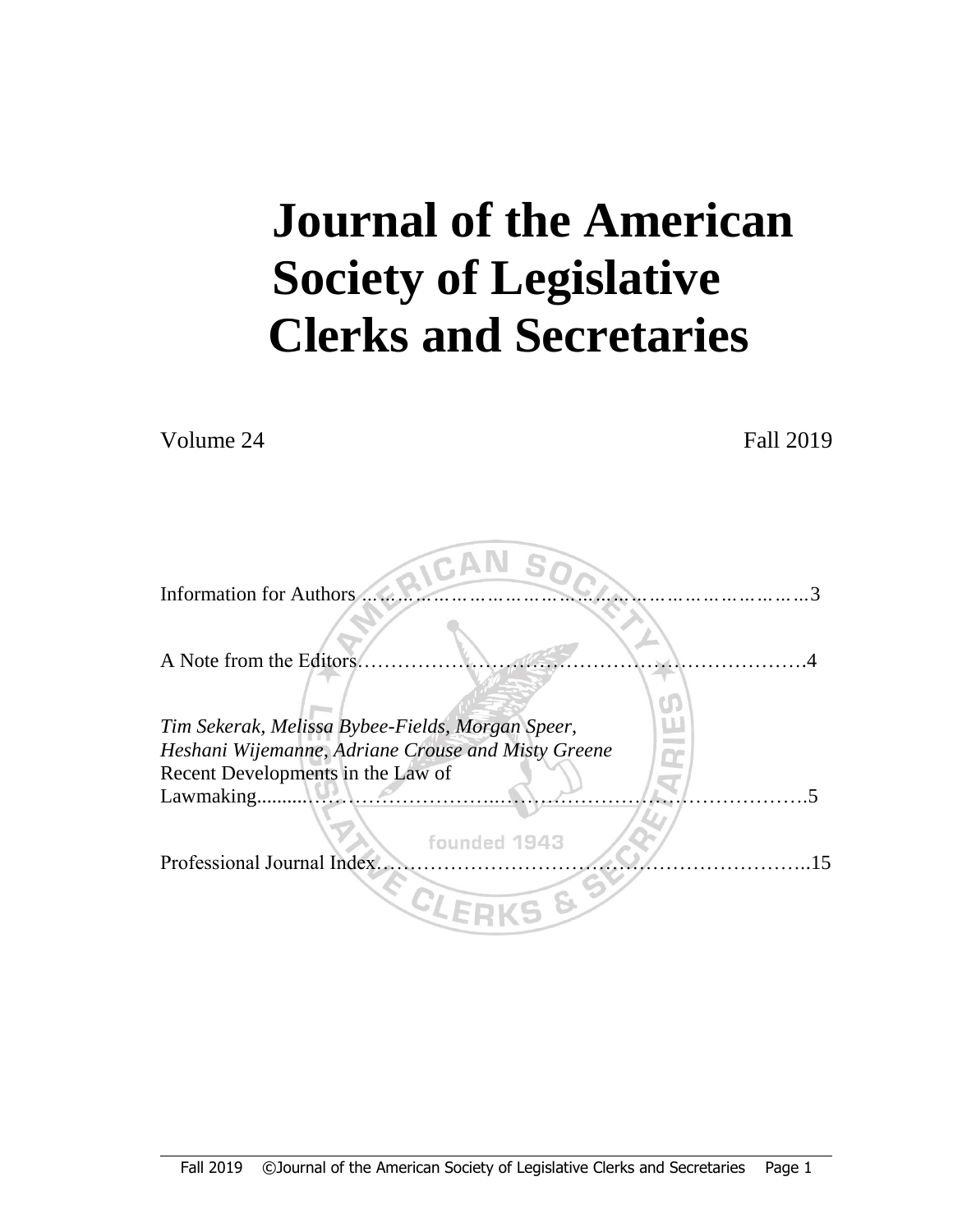# **Journal of the American Society of Legislative Clerks and Secretaries**

#### **2018-2019 Committee**

| Chair:      | Bernadette McNulty, CA Senate<br>Chief Assistant Secretary of the Senate |
|-------------|--------------------------------------------------------------------------|
| Vice Chair: | Wendy Harding, WY<br>Clerk of the House of Representatives               |
| Vice Chair: | Morgan Barton, MO<br>Legislative Specialist, Procedures                  |

| <i>ex officio</i> Robert Haney (TX)  |
|--------------------------------------|
| ex officio        Yolanda Dixon (LA) |

#### **Members**

Jeffrey Beighley (WI) Melissa Bybee-Fields (KY) Sarah Curry (OR) Jacquelyn Delight (CA) Joy Engelby (MO) Misty Greene (NC) Kay Inabnet (WI) Ruby Johnson (LA) Ann Krekelberg (AK) Tad Mayfield (MO) Ellen Misloski (MO) Neva Marie Parker (CA) Donna Schulte (MO) Timothy Sekerak (OR) Ethan Strutton (MO) Pattie Wehmeir (MO) Heshani Wijemanne (CA)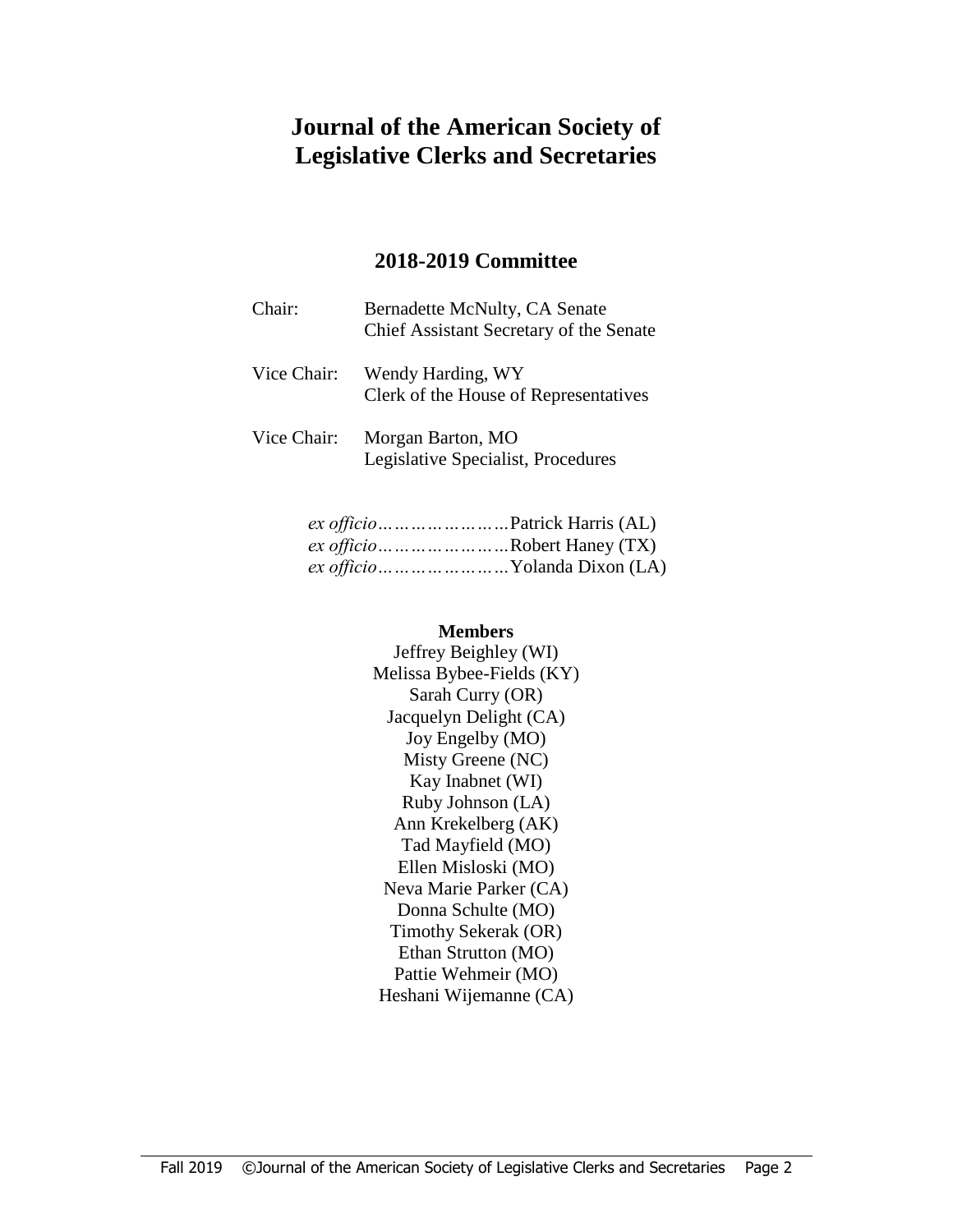#### **INFORMATION FOR AUTHORS**

The editors of the *Journal of the American Society of Legislative Clerks and Secretaries* welcomes manuscripts which would be of interest to our members and legislative staff, including topics such as parliamentary procedures, precedent, management, and technology. Articles must be of a general interest to the overall membership.

Contributions will be accepted for consideration from members of the American Society of Legislative Clerks and Secretaries, members of other National Conference of State Legislatures staff sections, and professionals in related fields.

All articles submitted for consideration will undergo a review process. When the Editorial Board has reviewed a manuscript, the author(s) will be notified of acceptance, rejection or need for revision of work.

#### **STYLE AND FORMAT**

Articles should follow a format consistent with professional work, whether it is in the style of the Chicago Manual, the MLA, or APA. Articles should be submitted in MS Word, single spaced with normal margins.

All references should be numbered as footnotes in the order in which they are cited within the text. Accuracy of the content and correct citation is expected of the author. Specialized jargon should be avoided as readers will skip material they do not understand. Charts or graphics which may assist readers in better understanding the article's content are encouraged for inclusion.

#### **SUBMISSION OF ARTICLES**

Articles for the 2020 Journal should be submitted electronically, not later than July 1, to the Chair:

Bernadette McNulty Bernadette.McNulty@sen.ca.gov

Inquiries from readers and potential authors are encouraged. You may contact the Chair by telephone at (916) 651-4171 or by email at Bernadette.McNulty@sen.ca.gov.

Letters to the editor are welcomed and may be published at the conclusion of the journal to provide a forum for discussion.



The *Journal of the American Society of Legislative Clerks and Secretaries* (ISSN 1084-5437) consists of copyrighted and non-copyrighted material. Manuscripts accepted for publication become the property of ASLCS, all rights reserved. Reproduction in whole or part without written permission is strictly prohibited.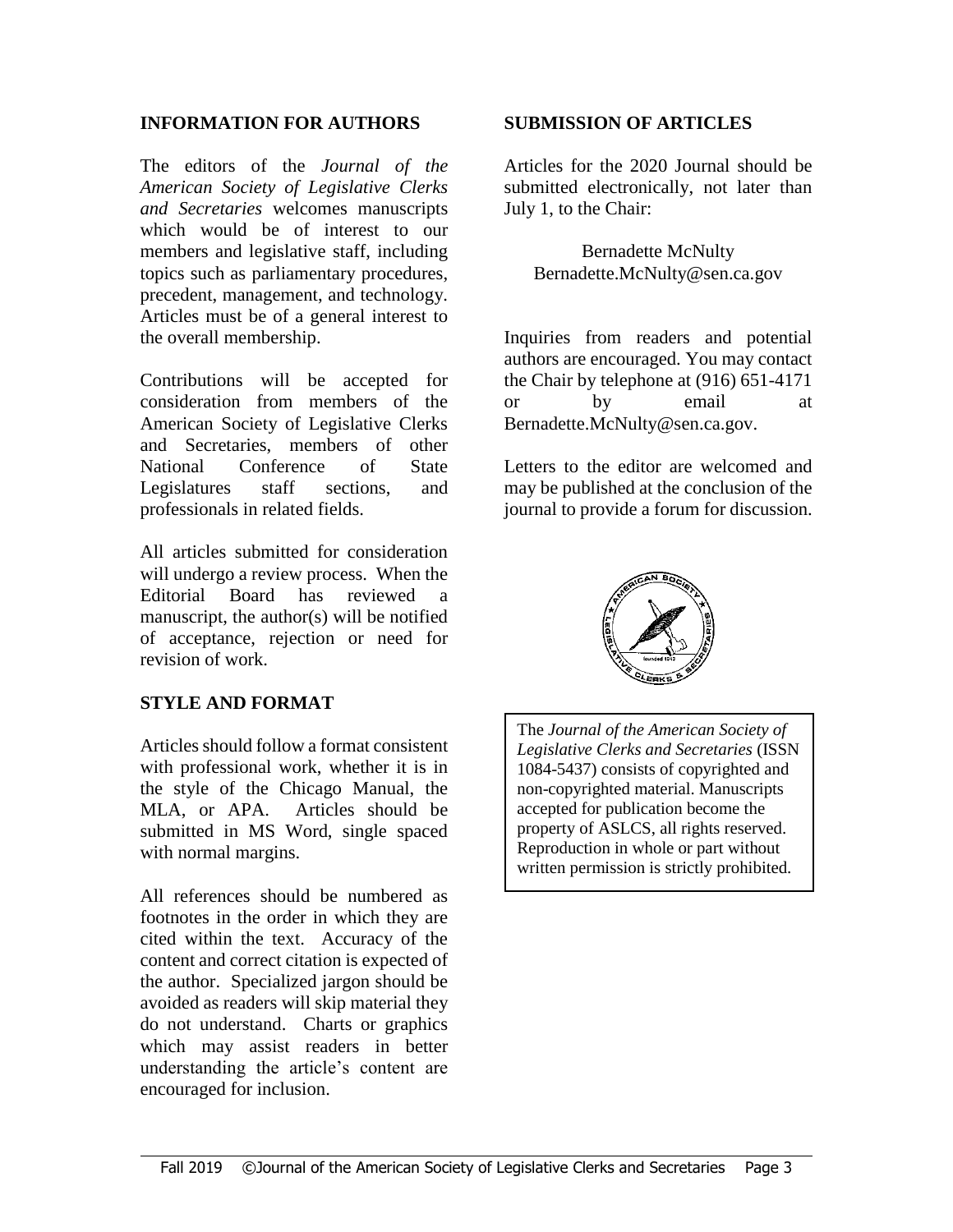# **From the Editors**

The *Journal of the American Society of Legislative Clerks and Secretaries* has been published since 1995. The *Journal* publishes articles meant to be of interest to our unique group of people. As we all know, the occupation of clerk or secretary is foreign to most people. No one really understands what it is we actually do, so having the ability to share experience, thoughts, trends, and historical perspective in a publication such as this is an invaluable resource.

The first volume of the *Professional Journal* as it is commonly referred to was packed with seven articles which covered topics in administration, case studies, historical preservation, and technology.

For this volume, the 24<sup>th</sup>, the ASLCS Professional Journal committee took a different approach by constituting subcommittees on case law, technology and legislative procedure. The contents before you are the product of the case law subcommittee.

We believe you will find these case summaries very interesting.

Sincerely,

The Editors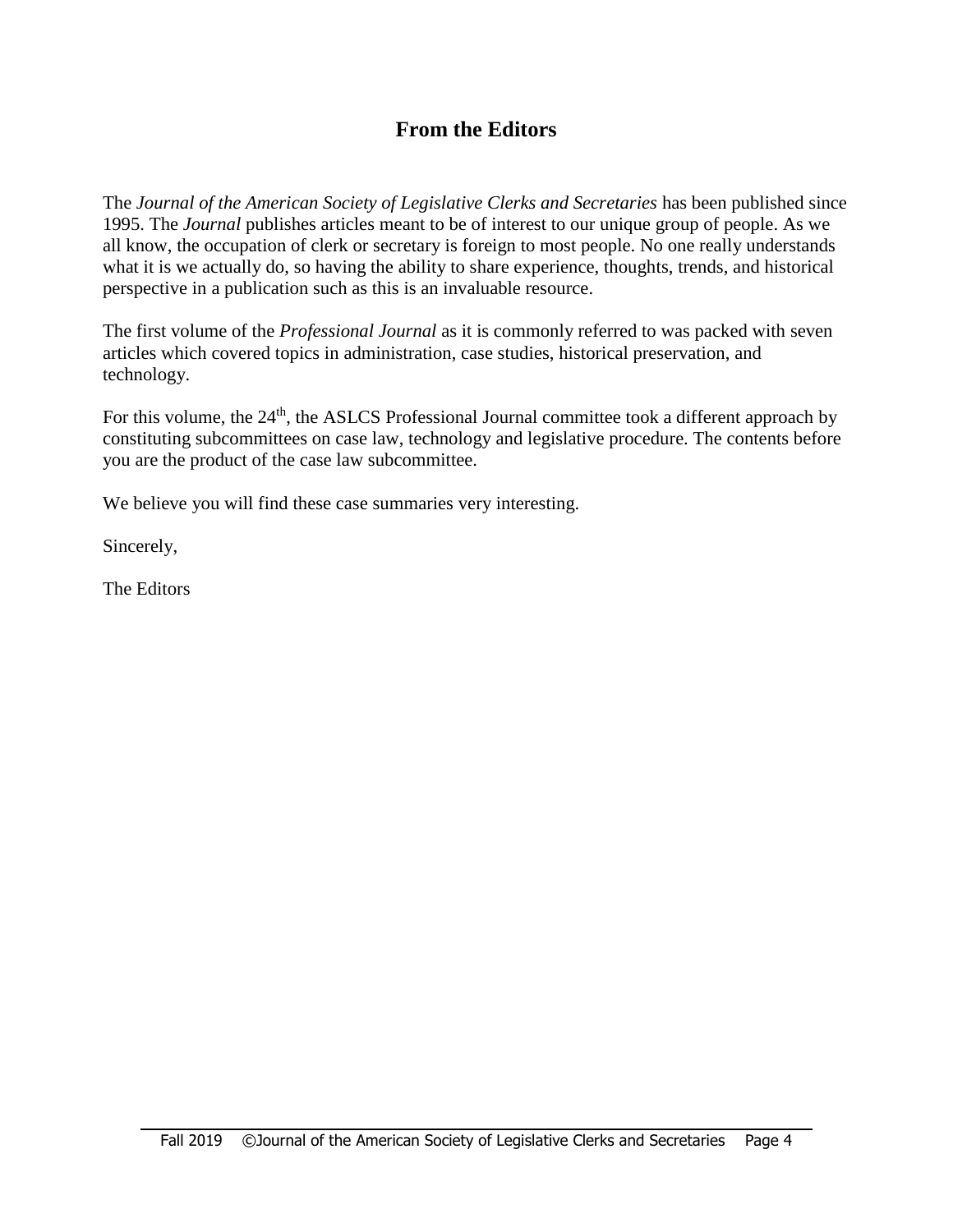#### **Recent Developments in the Law of Lawmaking**

#### **I. PREFACE**

*Written By: Tim Sekerak (OR)*

Clerks, Secretaries and Parliamentarians have a unique and important role in the legislative branch of government. As stewards of the legislative process, we are in a position of great importance in assuring the public that they can trust that the results of lawmaking processes are a bona fide expression of the popular will of the body. Judicial and Executive deference to legislative sovereignty over the lawmaking function of government traces its roots back to  $15<sup>th</sup>$  century England and was ultimately embedded in our system of separation of powers between the branches. Starting from its earliest cases, our actions have enjoyed a presumption of constitutionality in court proceedings. While legislative prerogative and independence are foundational principles of judicial interpretation, the following summaries of recent judicial opinions are intended to illustrate several aspects of the current state of this deference and independence:

- The boundaries of judicial power to interpret and enforce constitutional lawmaking provisions;
- The sources of authority to determine the validity of legislation; and
- The boundaries of the exclusive and final authority of legislative officers.

We hope these summaries of important cases in the law of lawmaking provide food for thought as you contemplate and guide the legislative action in your chamber.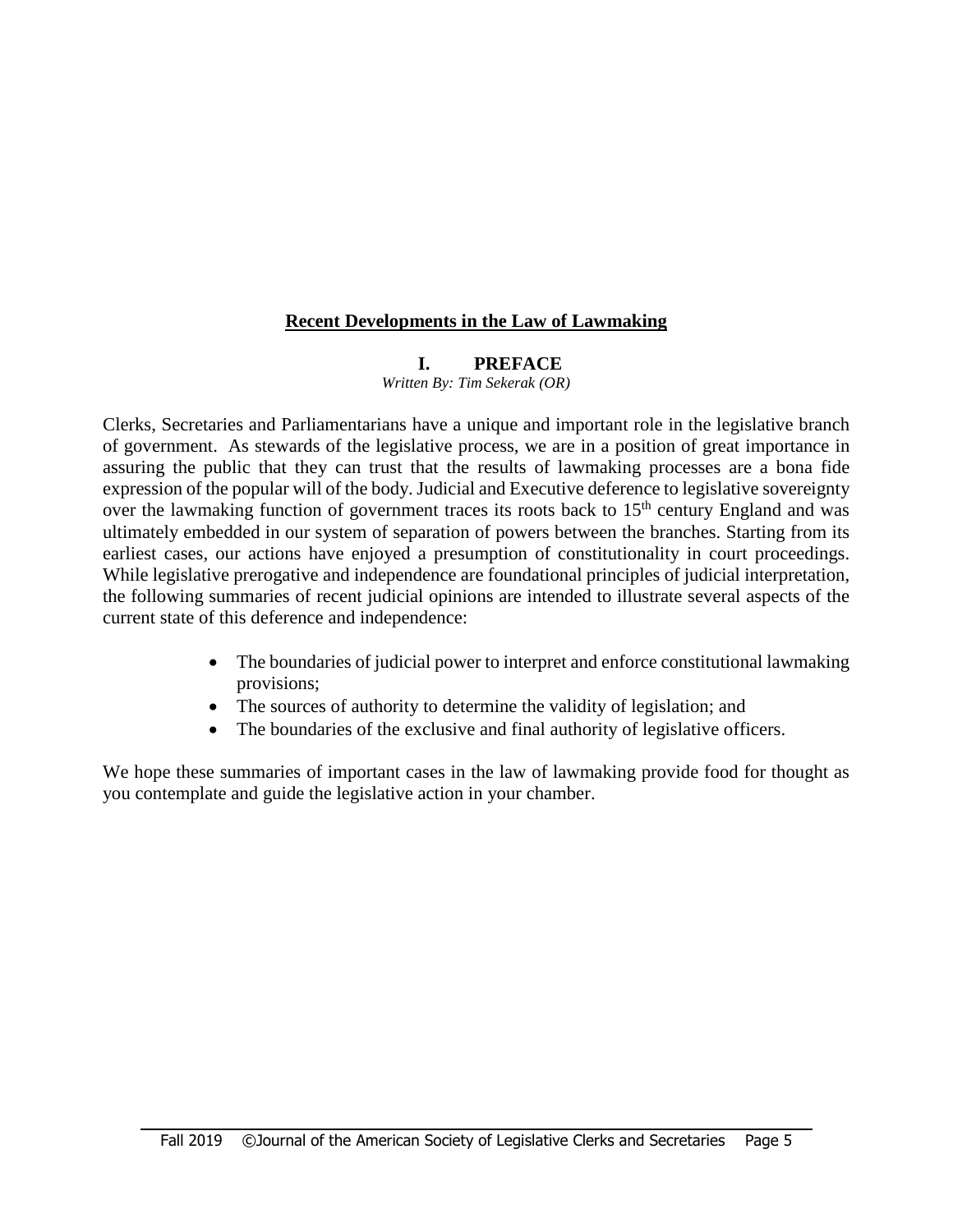### **II. CASES SUMMARIES**

#### **A. State ex rel. Workman v. Carmichael**, 241 W.Va. 105 (2018) *Written by: Melissa Bybee-Fields (KY) and Tim Sekerak (OR)*

While the three branches of government are typically allowed to exercise their own responsibilities independently, separation of powers is not absolute. The checks and balances system woven into our governmental structures provides some power of accountability over the other branches. Essential to that accountability is the legal authority of branches to appoint and remove members from the other branches.

The West Virginia Constitution provides that any officer of the state may be removed from office for "maladministration, corruption, incompetency, gross immorality, neglect of duty, or any high crime or misdemeanor." West Virginia's legislators and the Governor might have felt additionally empowered by the fact that Article IV Section 9 of the state Constitution grants the legislature the 'sole power' over impeachment proceedings. This case explores the boundaries of what 'sole power' means, particularly when the legislative branch's process is challenged on the basis of violations that are legally the prerogative of the Judicial branch to resolve.

Like many a political drama, this one started with sensational media reports and, with public outrage ringing in their ears, the legislature launched into action. Legislative audits in April of 2018 explored the troubling spending practices of members of West Virginia's Supreme Court. On June 25, 2018, the West Virginia Republican Governor issued a Proclamation calling for a second special session of the state legislature. The purpose of this special session was to investigate and consider whether the actions of the Justices of the West Virginia Supreme Court rose to the level of impeachment. The House of Delegates adopted House Resolution 201 which laid the groundwork for the Judiciary Committee to investigate impeachable offenses, report its findings of facts, and present any proposed resolution of impeachment with articles of impeachment. Over a period of three and a half weeks the Judiciary Committee conducted its hearings and formally adopted fourteen articles of impeachment.

On August 13, 2018, as the deadline to fill court vacancies by statewide election instead of gubernatorial appointment was elapsing, the Republican-led House of Delegates voted to approve eleven of the fourteen proposed Articles of Impeachment against the Chief Justice and three other justices over matters including overpayment of senior judges, unnecessarily large travel budgets, personal use of state resources, failure to provide proper supervisory oversight of administrative duties, and, in total, being unmindful of the duties of their high offices and contrary to the oaths taken by them to support the Constitution of the State of West Virginia.

On August 20, 2018 the West Virginia Senate passed Senate Resolution 203 which set forth the rules of procedure for the impeachment trial. After pre-trial settlement offers were rejected in September 2018, a trial date was set for October 15, 2018.

The Petitioner, The Honorable Margaret L. Workman, then filed a writ of mandamus in the Supreme Court of West Virginia to halt the impeachment proceedings against her.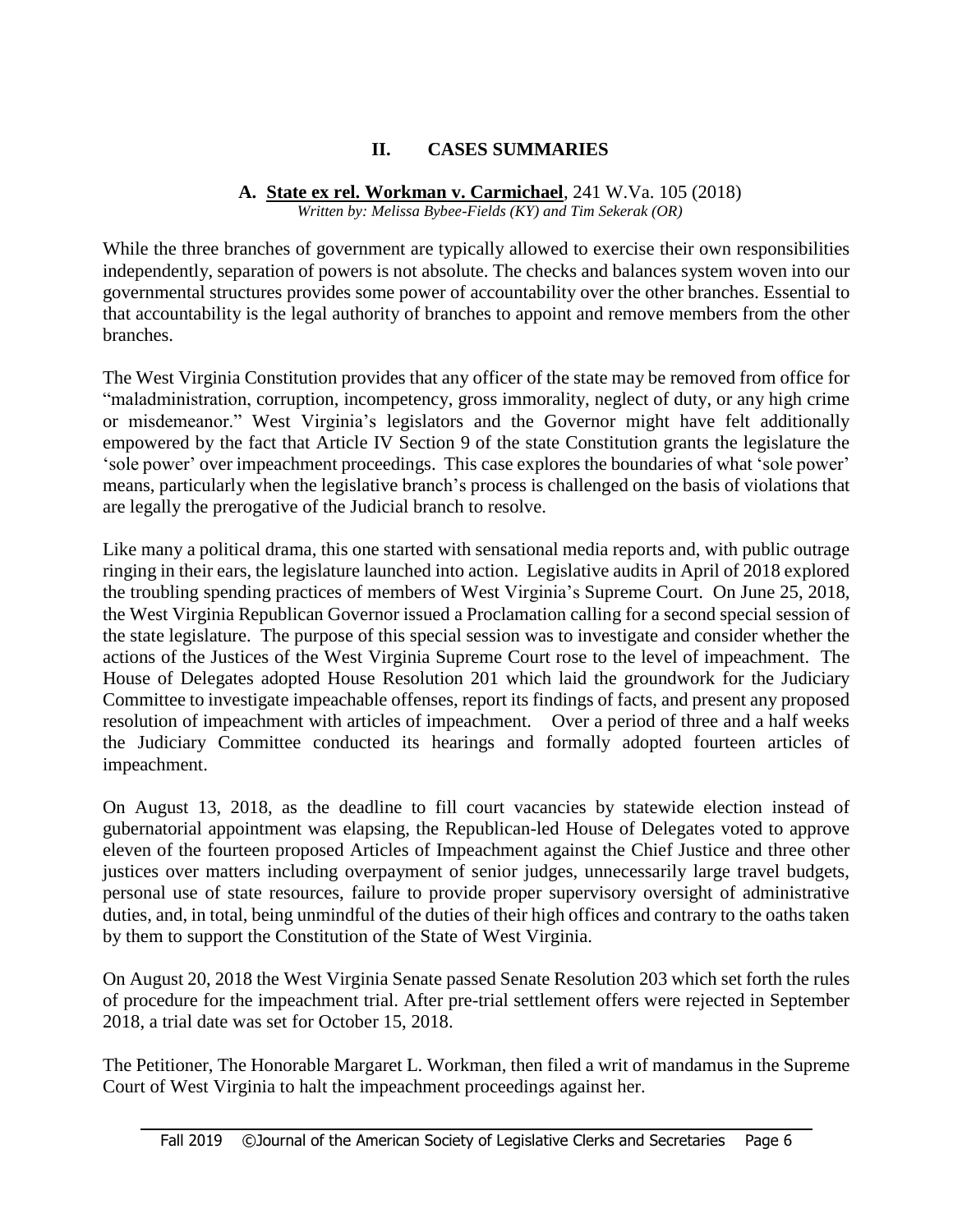The opinion issued by the Supreme Court begins by establishing that it has proper jurisdiction over an action within the legislative branch. The United States Supreme Court laid out the foundation of the concept of jurisdiction via *Baker v. Carr*, 369 U.S. 186, 211, 82 S.Ct. 691, 706, 7 L.Ed.2d 663 (1962) by stating: "the determination of whether a matter is exclusively committed by the constitution to another branch of government 'is itself a delicate exercise in constitutional interpretation and is a responsibility of this court as ultimate interpreter of the Constitution.'" While the West Virginia Supreme Court noted that a judicial appeal is not explicitly authorized from a decision by a Court of Impeachment, however, the language set forth within Article IV, § 9 of the Constitution of West Virginia states "the Senators shall…do justice according to law and evidence." The Court therefore asserts that based on the inclusion of this "Law and Evidence Clause" there exists an implicit right of an impeached official to have access to the courts to seek redress if he or she believes the actions or inactions of the Court of Impeachment violate their rights under law. Therefore, the court decides, an officer of the state who is facing impeachment or has been impeached, may seek redress through filing a petition for an extraordinary writ under the original jurisdiction of the state Supreme Court.

In considering the merits of the case, the Supreme Court observes that the common thread within the Petitioner's arguments is that the legislative Court of Impeachment brought charges which expressly or implicitly violated the separation of powers doctrine. The Supreme Court reviewed the separation of powers doctrine by citing *State ex rel. Frazier v. Meadows*, 193 W.VA. 20, 454 S.E.2d 65 (1994), "the system of checks and balances provided for in American state and federal constitutions and secured to each branch of government by separation of powers clauses theoretically and practically compels courts, when called upon, to thwart any unlawful actions of one branch of government which impair the constitutional responsibilities and functions of a coequal branch. The court also highlights *State ex rel. Steele v. Kopp*, 172 W. Va. 329, 337, 305 S.E.2d 285, 293 (1983) by stating "the role of this court is vital to the preservation of the constitutional separation of powers of government where that separation, delicate under normal conditions, is jeopardized by the usurp actions of the executive or legislative branches of government."

The Supreme Court held that the Court of Impeachment violated its constitutional authority in the determination of whether or not there has been a violation of the West Virginia Code of Judicial Conduct. The Court pointed out that the state's 1974 Constitutional Reorganization Amendments placed the administration of the court system under the Supreme Court as opposed to the Legislature. Since two of the impeachment claims against the Petitioner were founded on the West Virginia Code of Judicial Conduct, the legislature was prohibited from further prosecution of the petitioner under those Articles.

Additionally, the Supreme Court found that Article XIV of the Articles of Impeachment, asserting a claim against the Petitioner set out in the Canons of the West Virginia Code of Judicial Conduct, was a clear violation of separation of powers since the exclusive authority to make those determinations are found within the judicial branch.

After the Supreme Court reached its decision that some of the claims were not within the scope of the legislative branch's power to bring against the Petitioner, it determined that the House failed to follow the procedures it created in Resolution 201 and was therefore a violation of due process.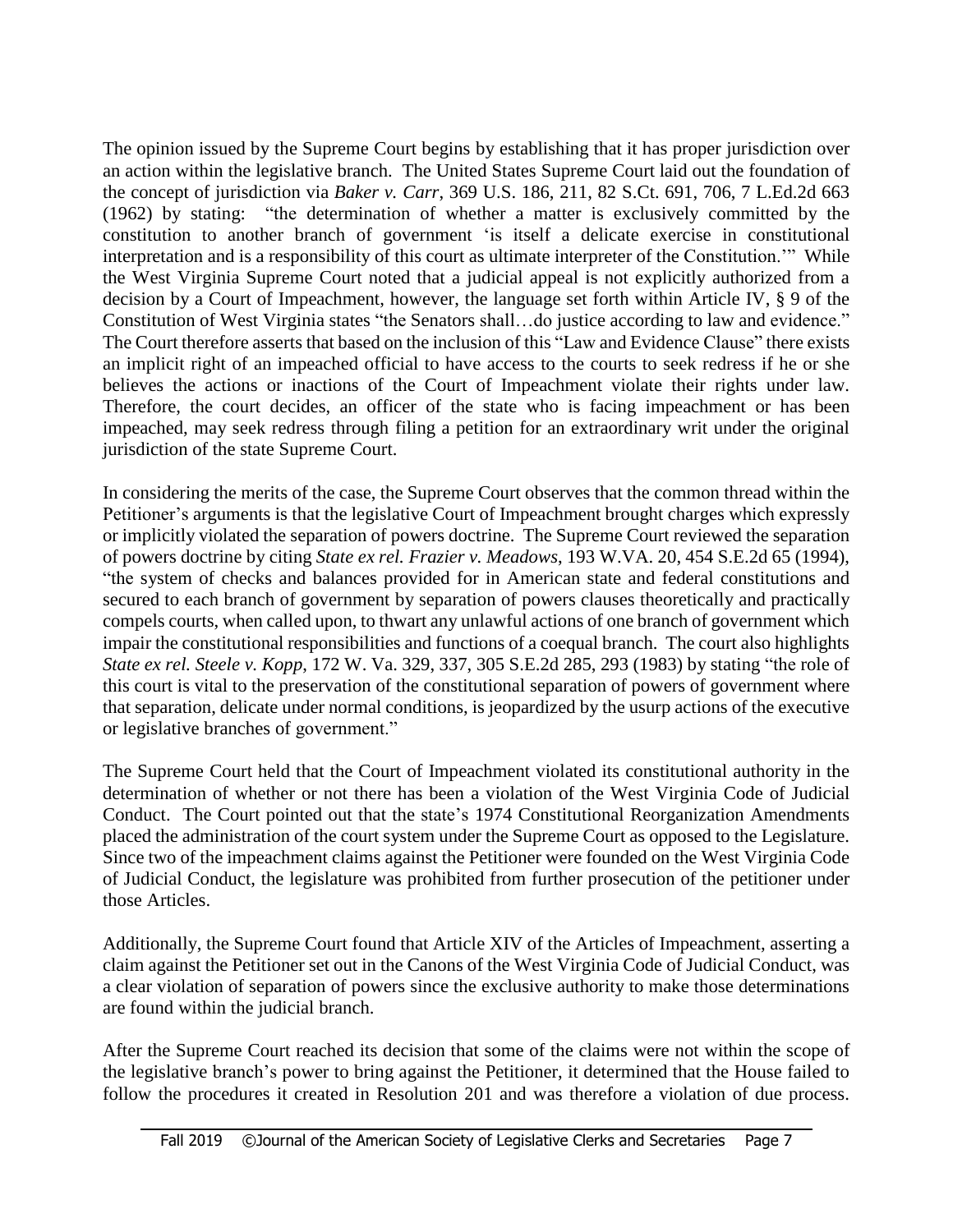Specifically, the Court found that the House of Delegates did not set forth separate "findings of fact" against the petitioner, nor did they return against her a conclusion that her alleged wrongful conduct amounted to "maladministration, corruption, incompetency, gross immorality, neglect of duty, or any high crime or misdemeanor" as required by the West Virginia Constitution.

The court determined that the Petitioner has a liberty interest in not having these claims filed against her, insomuch that she does not want her name and reputation tainted. Additionally, the court determined that the Petitioner has a property interest in being able to draw her retirement when she so chooses.

For these reasons, the Supreme Court issued a halt to the impeachment proceedings.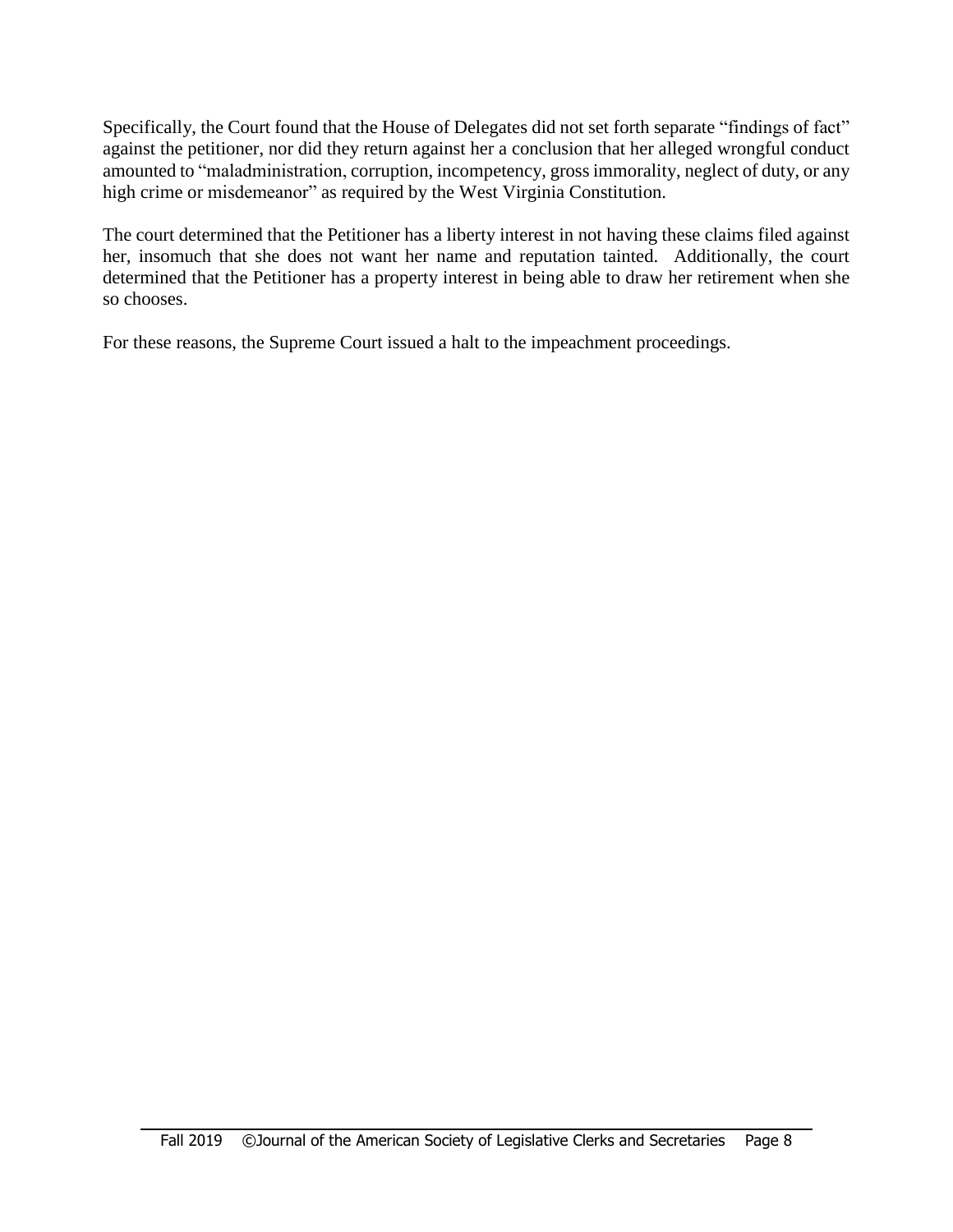# **B. Bevin v. Commonwealth ex rel. Beshear**, 563 S.W.3d 74 (2018)

*Written by: Morgan Speer (CO) and Heshani Wijemanne (CA)*

In February 2018, Senate Bill 1 was introduced in the Kentucky State Senate to address a looming financial threat to the state's public pension system. Due to political opposition to the proposed pension reform, there was difficulty in moving the bill forward. The bill was referred back to committee and no action was taken on the bill for some time.

Eventually, on the 57th day of the Legislature's 60-day session, an agreement was reached on language to be used in the pension reform bill. However, with time running out, the legislature was faced with a procedural obstacle to advancing the bill in the remaining days of session. Section 46 of the Kentucky Constitution states in part that, "Every bill shall be read at length on three different days in each House." This provision also states that the second and third readings may be dispensed with by a majority vote.

In order to avoid a §46 violation, the committee decided to utilize a previously used tactic – amend a different bill, one that had already been given some readings, and insert the newly agreed upon language for pension reform in it. This practice was based upon the understanding that the earlier readings of that bill, before the new language was inserted, would still count towards the § 46 reading requirement.

Senate Bill 151 was selected as the new vehicle for the pension reform language. This bill had already received three readings on three different days in the Senate, and two readings in the House. Each of these readings were for the original substance and title of SB 151, "AN ACT relating to the local provision of wastewater services."

Once SB 151 was amended by committee substitute, the original language relating to wastewater services was struck out and replaced with the committee's newly agreed upon language relating to pension reform. The title of SB 151, however, remained unchanged.

Once the new language relating to pension reform was substituted into SB 151, it was voted out of committee and reported to the House, where it received its third reading. After it passed in the House, the newly amended SB 151 was returned to the Senate, where no additional readings occurred. Once SB 151 passed the Senate, it was sent to the Governor for signing.

Although it was read three times in each chamber, Senate Bill 151was never read in either chamber by its title as an act relating to retirement and pension reform.

Based on the foregoing, several interested parties brought an action in Franklin Circuit Court challenging the validity of Senate Bill 151. Plaintiffs included, among others, the Kentucky Education Association, the Board of Trustees of the Teachers' Retirement System of the State of Kentucky, and the Attorney General of Kentucky.

Finding no dispute about the procedural facts, the circuit court granted summary judgment in favor of the Plaintiffs, determining that Senate Bill 151 was passed in violation of §46 of the Kentucky Constitution.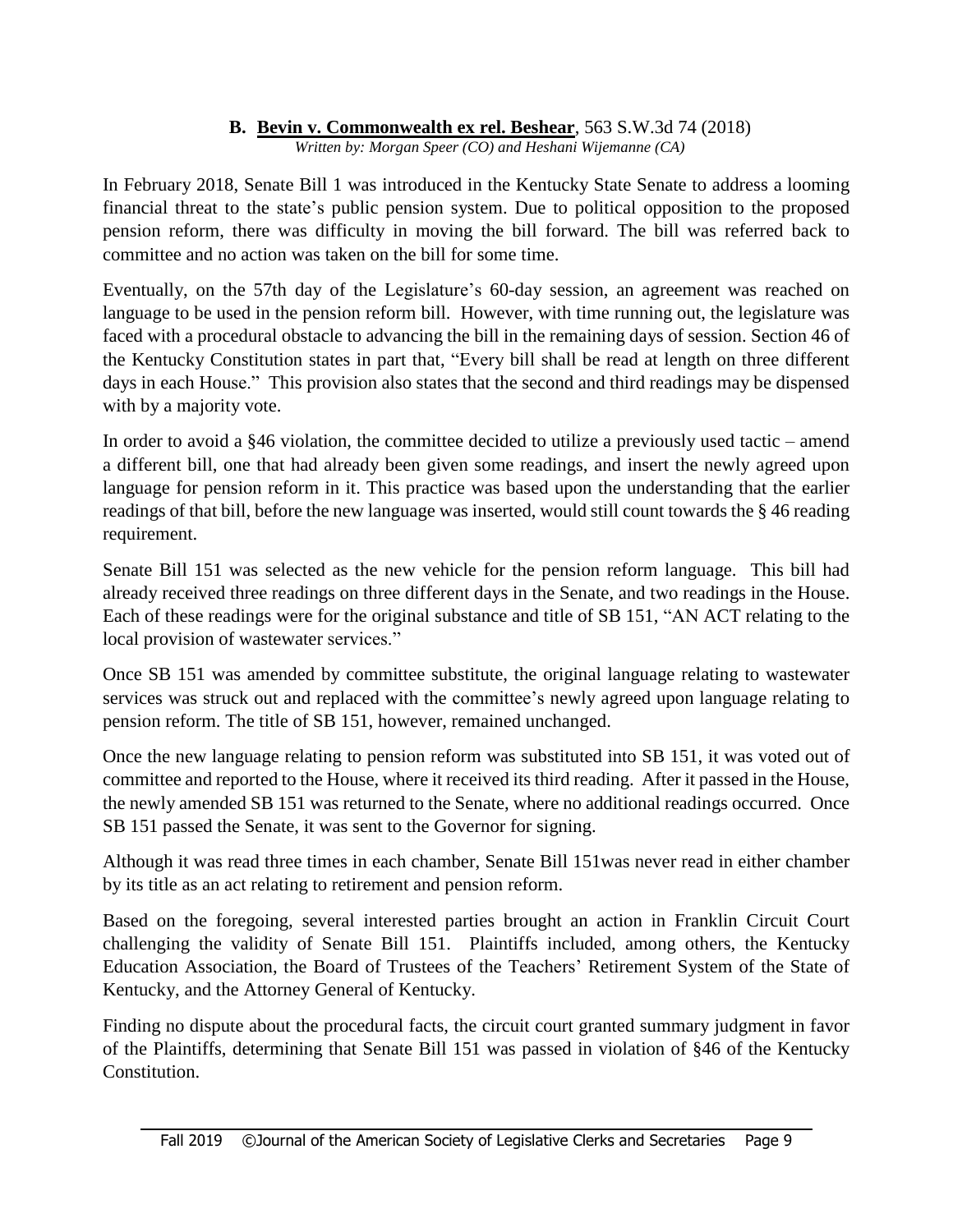Defendant, Governor Matthew Bevin, appealed the circuit court decision. Despite Bevin's appeal, and the Senate President and Speaker Pro Tempore's Amicus Curiae brief in support of the appeal, the appellate court affirmed the circuit court's decision.

The appellate court discussed two primary issues before coming to their decision.

First, the court discussed whether compliance with §46 is a justiciable issue. Appellant argued that the judicial branch was not authorized to address this case because of the separation of powers doctrine and because it was a non-justiciable political question.

Addressing the separation of powers and its part in maintaining the independence of all three branches of government, the Court points out that "under Kentucky's strong separation of powers doctrine, the power to declare a legislative enactment unconstitutional when its enactment violates constitutional principles is solidly within the Court's constitutional authority." Sibert v. Garrett, 246 S.W. 455, 457 (Ky. 1922). "The Court's power to determine the constitutional validity of a statute does not infringe upon the independence of the legislature." Stephenson v. Woodward, 182 S.W.3d 162, 174 (Ky. 2005). The Court goes on to state that "interpreting the constitution is, after all, the very essence of judicial duty." Marbury v. Madison, 5 U.S. 137, 177-78 (1803)

In response to the Appellants' argument that determining compliance with §46 is non-justiciable political question, the court looks to a six standard analysis, as set forth in Philpot v. Haviland, 880 S.W.2d 550 (Ky. 1994), citing Baker v. Carr, 369 U.S. 186 (1962). Discussing each of these standards as they relate to the facts, the court ultimately concludes that determining "whether a bill has been read at length on three different days is a straightforward matter clearly susceptible to judicial review." Bevin v. Commonwealth ex rel. Beshear, 563 S.W.3d 74, 85 (Ky. 2018). Applying these standards to the case at hand, the Court determined the following:

- 1. There is no 'textually demonstrable constitutional commitment' assigning to the General Assembly the sole authority to define the meaning of §46's three readings requirement. Though the Court acknowledges the General Assembly's explicit power under the Kentucky Constitution to make their own rules for their own proceedings, they are not tasked to do that in this instance. Section 46 of the constitution is not a rule of the General Assembly to be defined, interpreted, and applied exclusively by the General Assembly, but a section of the Kentucky Constitution.
- 2. The Court notes that they do not lack judicially discoverable and manageable standards for resolving the meaning of §46, as what constitutes a reading of a bill on different days is the most deferential of standards.
- 3. The determination of the three-reading requirement is not dependent upon an 'initial policy determination of a kind clearly for non-judicial discretion.' The Court's determination of the meaning of §46 does not involve policy.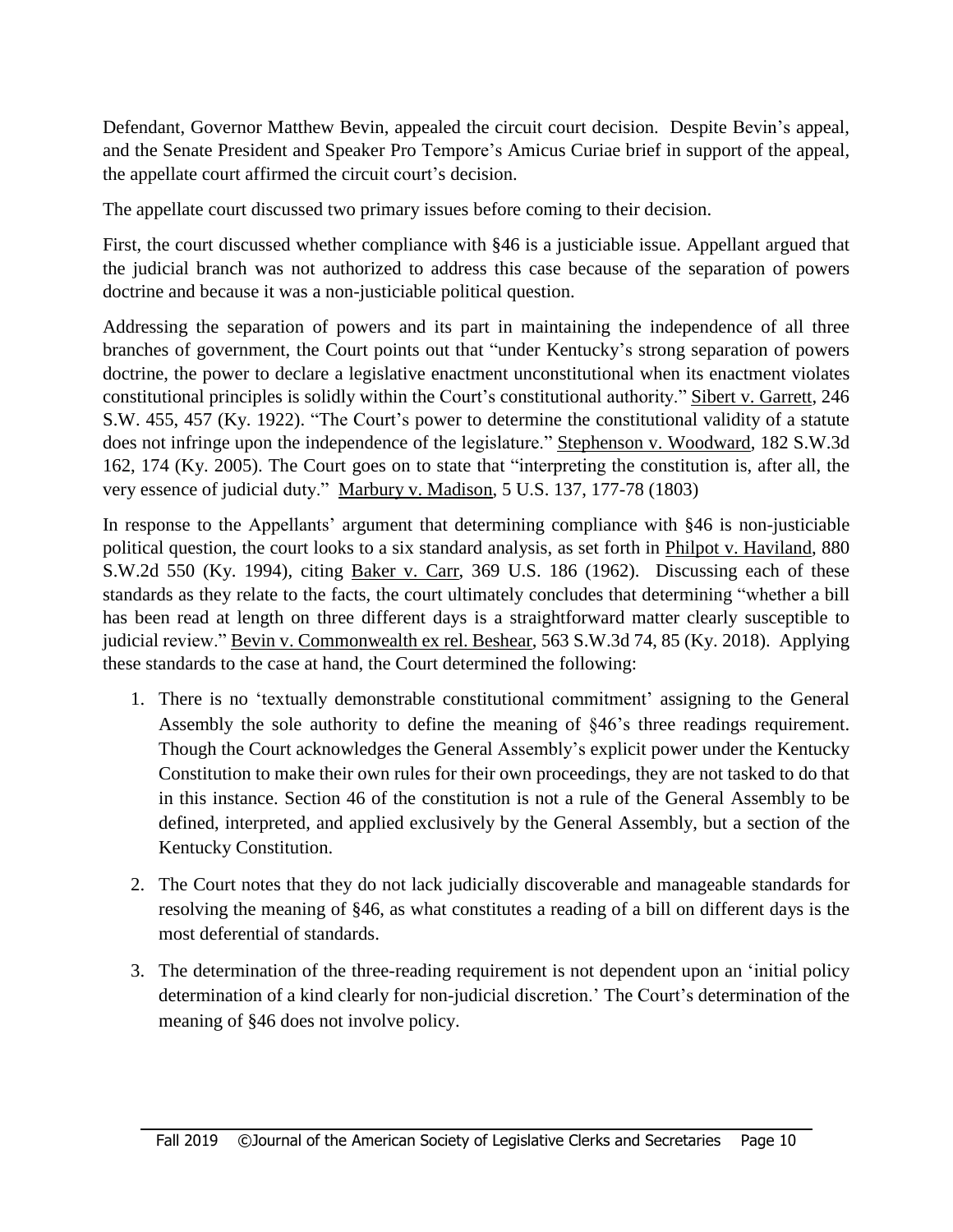- 4. The Supreme Court can undertake an independent resolution of the three readings requirement issue with no lack of respect for the legislature as it follows the Supreme Court's rules of constitutional construction.
- 5. The question before the court presents no 'unusual need' to adhere to political decisions already made.
- 6. There is no 'potential for embarrassment from multifarious pronouncements made by various departments on one question' that would weigh against a judicial interpretation of whether SB 151 was passed in compliance with §46, as the court's interpretation is the only one on record.

Id. at 83-84.

The court also briefly responds to an argument made in the Amicus brief, with regard to the judicial reviewability of mandatory and directory constitutional provisions. Appellants and the Amicus Brief asserted that the question before the Court was not justiciable, as the bill "*shall* be read at length on three different days in each House" [emphasis added] clause of §46 is not a mandatory prerequisite for the valid enactment of a bill, but rather is a directive or instructional guide to be interpreted or waived at the discretion of the General Assembly. Id. at 87. The Amicus tries to persuade the court that the legislature's failure to adhere to this provision of the constitution should not affect the validity of the bill, because the usage of "shall" was simply directive. The court disagrees with this line of thinking.

The court stated that "shall" is mandatory, unless the legislative intent or language appears to say otherwise. Id. The court was unable to derive any indication that the framers of the Kentucky Constitution intended to 'simply offer a mere helpful suggestion on how pending legislation might be presented in each chamber.' Id. at 89. Ultimately, the court concluded that they did not find any indication of directory language, but rather they found the language to be mandatory and that it required compliance.

Based on the foregoing, the appellate court rejected the Appellants' contention with regard to judicial review of §46 of the Kentucky Constitution.

Once the appellate court determined they had authority to review this matter, they went on to discuss the second issue - whether any of the prior readings of SB 151, in its original form before the committee substitute, could be counted towards satisfaction of the three-reading requirement, as stated in §46 of the Kentucky Constitution.

The court prefaces this discussion by stating some of the long-standing rules when it comes to the court's interpretation of the law. In establishing these principles, the court states that "court should avoid adopting a construction which would be unreasonable and absurd in preference to one that is reasonable, rational sensible, and intelligent." Id. at 90.

After going through each of the key words in Section 46, the court agrees with the Appellants and amicus that a literal interpretation of the words would be "absurd." For example, requiring the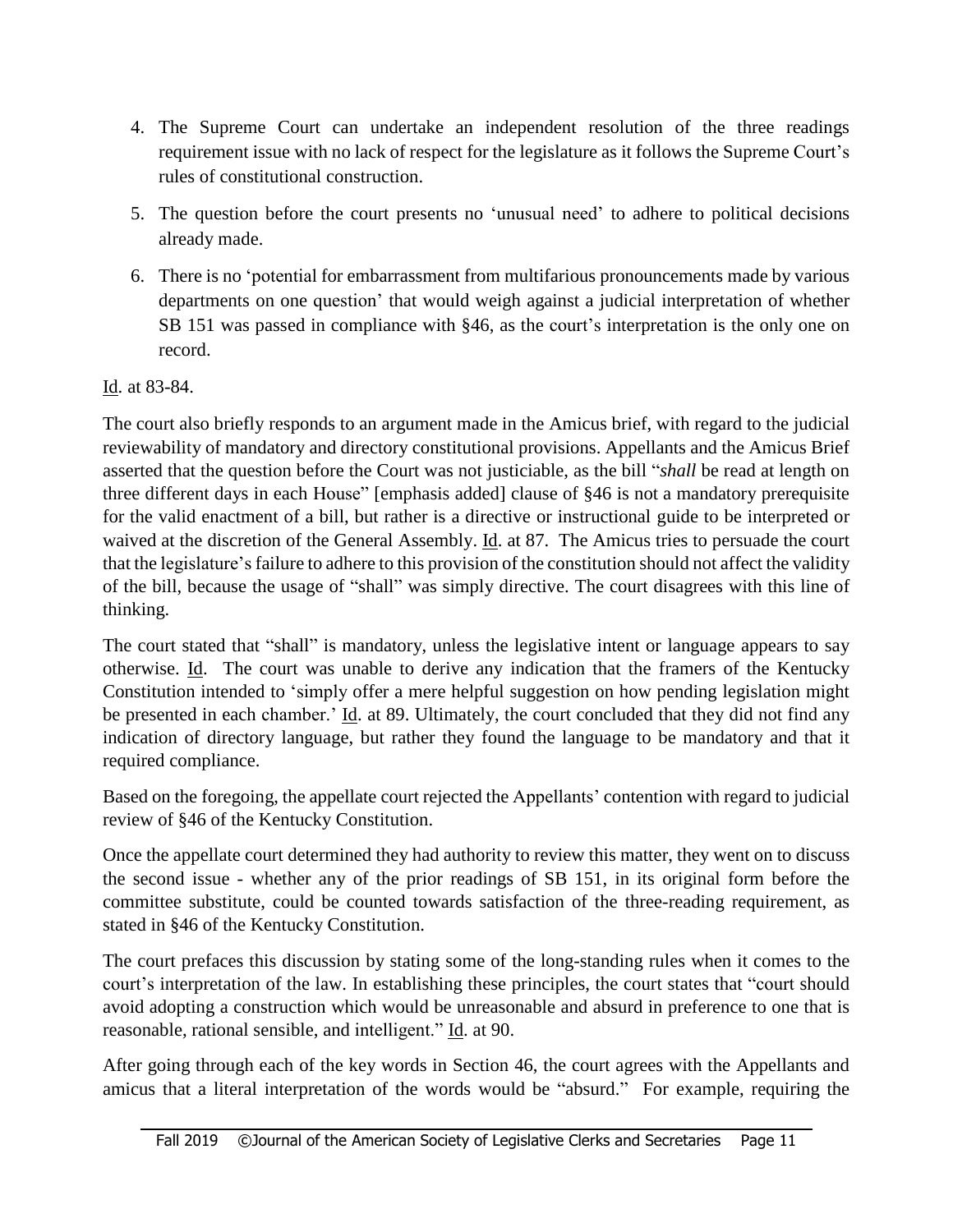reading of every word of every single bill would be ridiculous. However, they did find the reading of the title of a bill to be reasonable to constitute a "reading" and would pass "constitutional muster." Id. As such, the court finds that the title of SB 151 should have been "read," the requisite amount of times, in order for it to have been validly enacted. The court did not believe SB 151 received those readings.

The court then cites to §51 of the Kentucky Constitution, which says that every law enacted by the legislature shall relate to only one subject. In other words, the court finds that any bill being read by title must be germane to the law eventually being enacted.

Though the exact words of the title of SB 151 were read three times, the title by which SB 151 was read never had any connection with the subject matter of the measure enacted. Id. "Nothing in the utterance of the bill's numerical designation, SB 151, conveyed any information that the reading was related to a pension reform bill." Id.

The fact that the legislature had adopted this practice in the past did not deter the court from its final decision. Appellants suggested that if the court found SB 151 to be invalid on the basis of the readings, then this opinion would also invalidate all other laws enacted under these practices. The court was not swayed by this argument.

The Court acknowledged that legislators often amended the text of a bill between its readings without running afoul of §46, but made sure to point out how that revised text is some variation of the original and remains consistent with the theme reflected in the title of the bill. "The complete elimination of all the words of the prior readings and their total replacement with words bearing no relationship to the title of the bill is a far different matter with respect to Section 46 compliance." Id.at 91.

The court concludes that their opinion is not to challenge the legislative process used in this instance. Rather, they respond primarily to the issue of whether the reading of a title can satisfy the constitutional reading requirement set forth in § 46, when the title has nothing to do with the contents of the bill. The court believes the drafters of the constitution created this provision in order to give members time to consider a bill, so they could know what they were voting on. Id. at 93. And, while the court does believe this can be done by reading measure's title, they do not believe it can be achieved by reading the title of a bill that has nothing to do with the contents of the bill before the legislature.

Based on the foregoing, the court found the passage of SB 151 to be in violation of Section 46 of the Kentucky Constitution, and therefore void.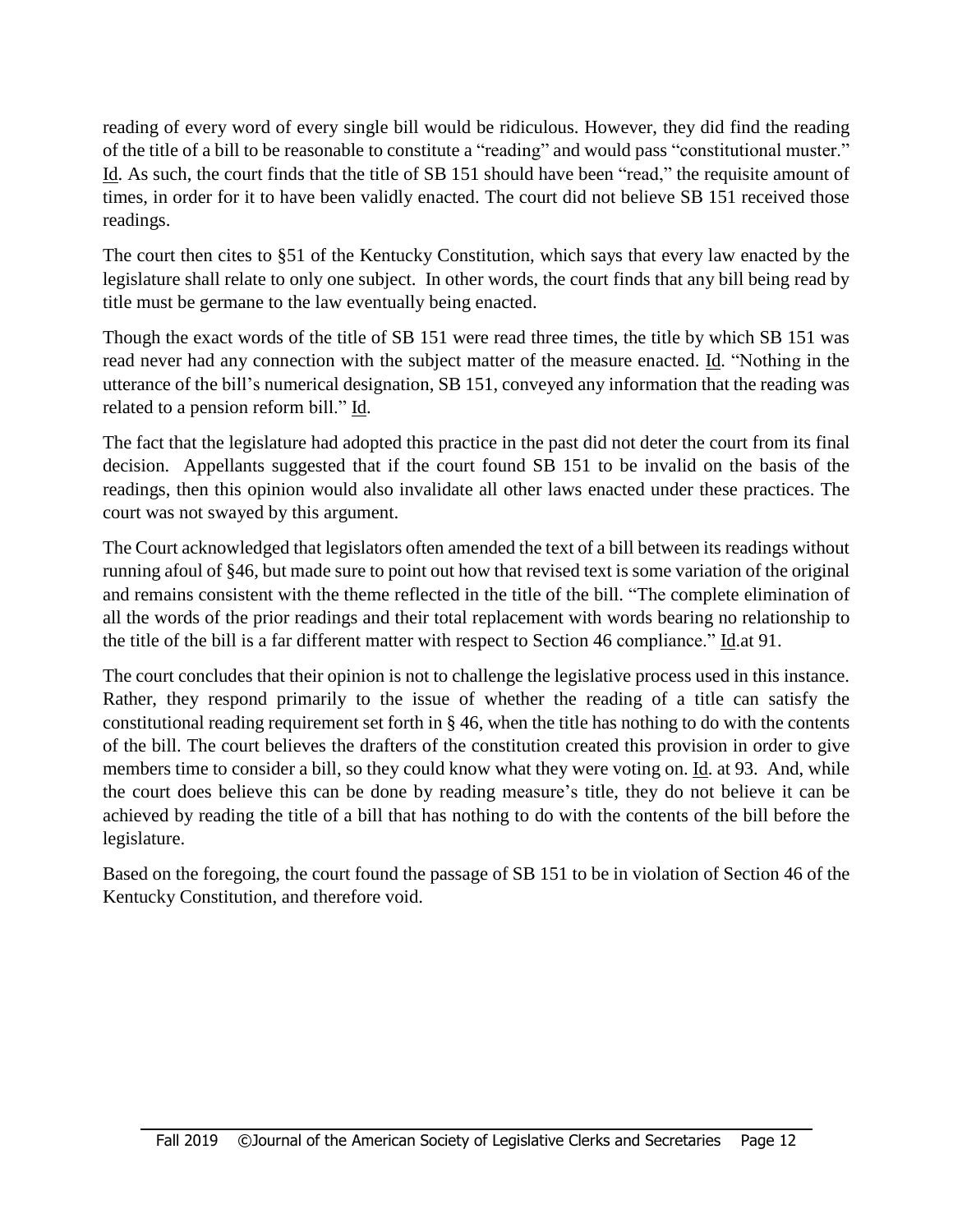### **C. Washington v. Dep't of Pub. Welfare of Pa**., 188 A.3d 1135 (2018)

*Written by: Adriane Crouse (MO) and Misty Greene (NC)*

Three persons negatively affected by the provisions of a measure passed in the Pennsylvania legislature in 2012 alleged that the manner in which the Pennsylvania General Assembly enacted Act 80 of 2012 violated Article III sections 1, 3 and 4 of the Pennsylvania Constitution.

The legislative process at issue really begins the year prior to the 2012 action. In 2011, HB 1261 entitled "An act to consolidate, editorially revise, and codify the public welfare laws of the Commonwealth," was introduced in the Pennsylvania House of Representatives. This bill, as introduced, set out to define the terms of "applicants", "recipients", and "residence" and established requirements for public welfare eligibility using residency.

The bill went through the House Committee on Health, was reported out, and then considered on three separate days by the full House. Upon approval by the full House by a vote of 166-34, the bill was sent to the Senate. The bill was then referred to the Senate Public Health and Welfare Committee, where it stayed for quite a while.

As deliberations in the legislature evolved, the language of HB 1261 was inserted as an amendment into another piece of legislation and eventually became law in June of 2011 as Act 22 of 2011.

Thirteen months after being referred to the Senate committee, the original HB 1261 was revived by inserting all new provisions in lieu of the original language. The new provisions included two grammatical alterations to the previously enacted eligibility requirements but added several other provisions that weren't directly related to eligibility but amended other articles of the Public Welfare Code.

The amended bill was reported out of committee as HB 1261, and considered two times on two separate days by the full Senate. This version of the bill was then sent to the Senate Appropriations Committee where they added additional language. The bill, which was originally introduced as a three page bill, was now being reported to the full Senate as twenty-seven page bill, and it passed the Senate the same day by a vote of 31-18.

Upon receipt back in the House, they concurred in the Senate amendments the next day and finally passed the bill by a vote of 102-91. The Governor signed the bill into law and it became Act 80 of 2012.

The measure was challenged on the grounds that it violated Article III, Sections 1, 3, and 4 of the Pennsylvania Constitution. These provisions of Article III of the Pennsylvania Constitution state the following:

#### **Section 1**

"No law shall be passed except by bill, and no bill shall be so altered or amended, on its passage through either house, as to change its original purpose."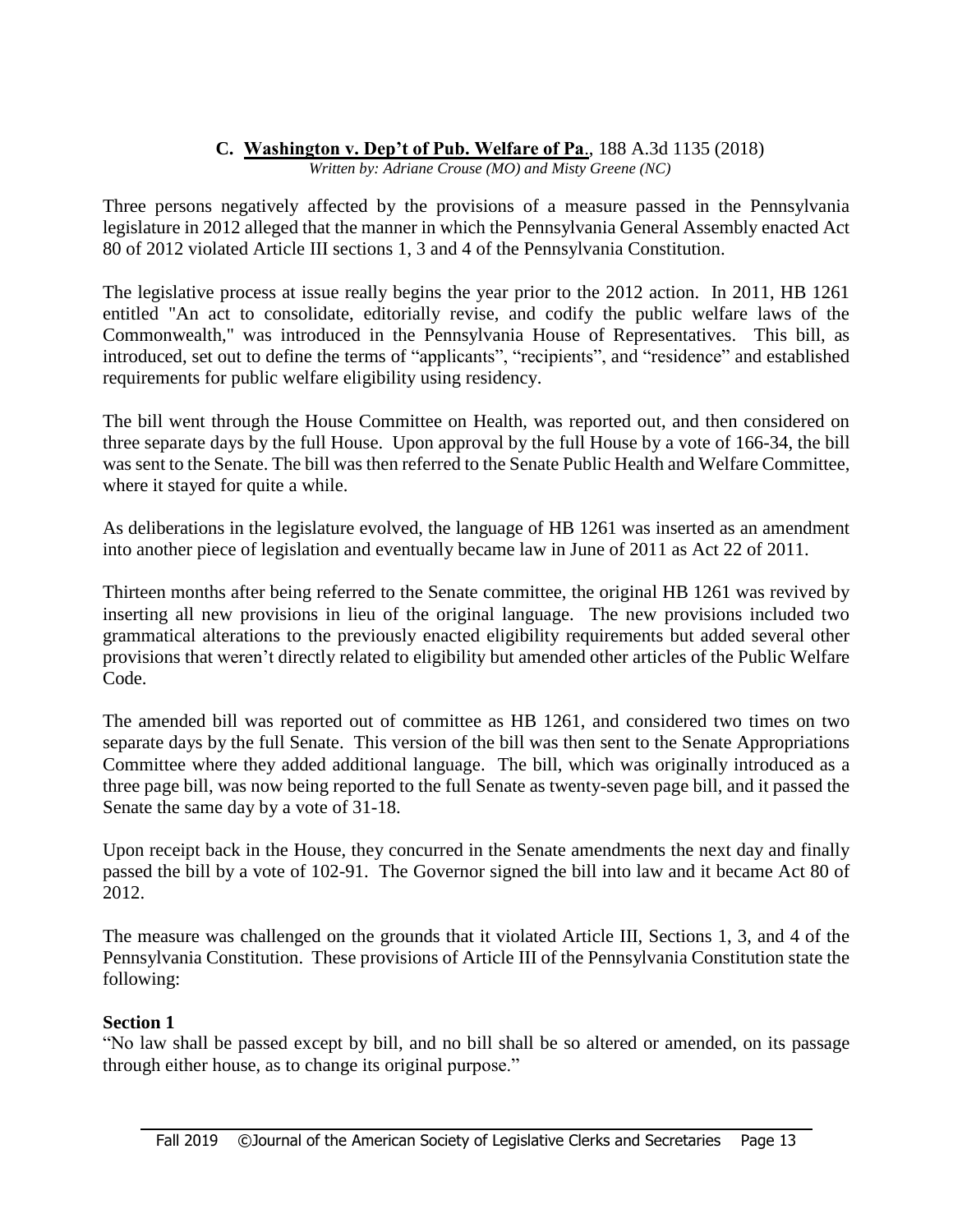#### **Section 3**

"No bill shall be passed containing more than one subject, which shall be clearly expressed in its title, except a general appropriation bill or a bill codifying or compiling the law of a part thereof."

#### **Section 4**

"Every bill shall be considered on three different days in each House."

HB 1261 was modified from a bill that amended the Public Welfare Code regarding definitions and residency eligibility requirements, to a bill that dealt with adoption, kinship care and legal custodianship, a Pilot Block Grant Program, welfare to work requirements and noncompliance penalties, the elimination of General Assistance cash benefits, and nursing home assessments. The argument from the challengers was that those amendments were not germane to the original intent and purpose of HB 1261. Not only that, it was also argued that there was actually more than one subject being addressed in the legislation. Finally, as the bill was amended after all its considerations in the House and after two considerations in the Senate, the third issue of their argument was that the bill, in its final form, did not have the constitutionally required number of considerations.

The Department of Public Welfare argued that because the original bill and the amendments all dealt with the Pennsylvania Public Welfare Code that it was actually related to one single subject and was true to the original purpose of the bill dealing with public welfare laws. The lower court agreed with the Department and found no violation of constitutional requirements.

In overturning the lower court the Pennsylvania Supreme Court reasoned that a bill is "a piece of legislation which includes, in its entirety, all the language of a proposed law which the General Assembly is being asked to consider and take official action on." Scudder v. Smith*,* 200 A. 601, 604 (Pa. 1938). Therefore, the court rejected the argument that simply using the designation of "HB 1261" three times in each house satisfied the requirement of Article III, Section 4.

They observed that the original legislative policy proposal in HB 1261 had already been enacted and was cut from the bill. Therefore, since the original provisions of the bill were gone when the new provisions were added by the Senate, the court ruled that it was factually and legally impossible for the new provisions to work together with the deleted provisions to accomplish a single purpose. The Court held the amendments "to such enfeebled legislation" were not germane as a matter of law. Washington v. Dep't of Pub. Welfare of Pa., 188 A.3d 1135, 1153 (2018).

Consequently, the court found that the Senate amendments were not germane to the provisions of HB 1261 and, accordingly, the three times that HB 1261 was considered by the House in 2011 could not count towards the consideration requirements specified in Article III, Section 4. Therefore the entirety of the act was stricken as unconstitutional.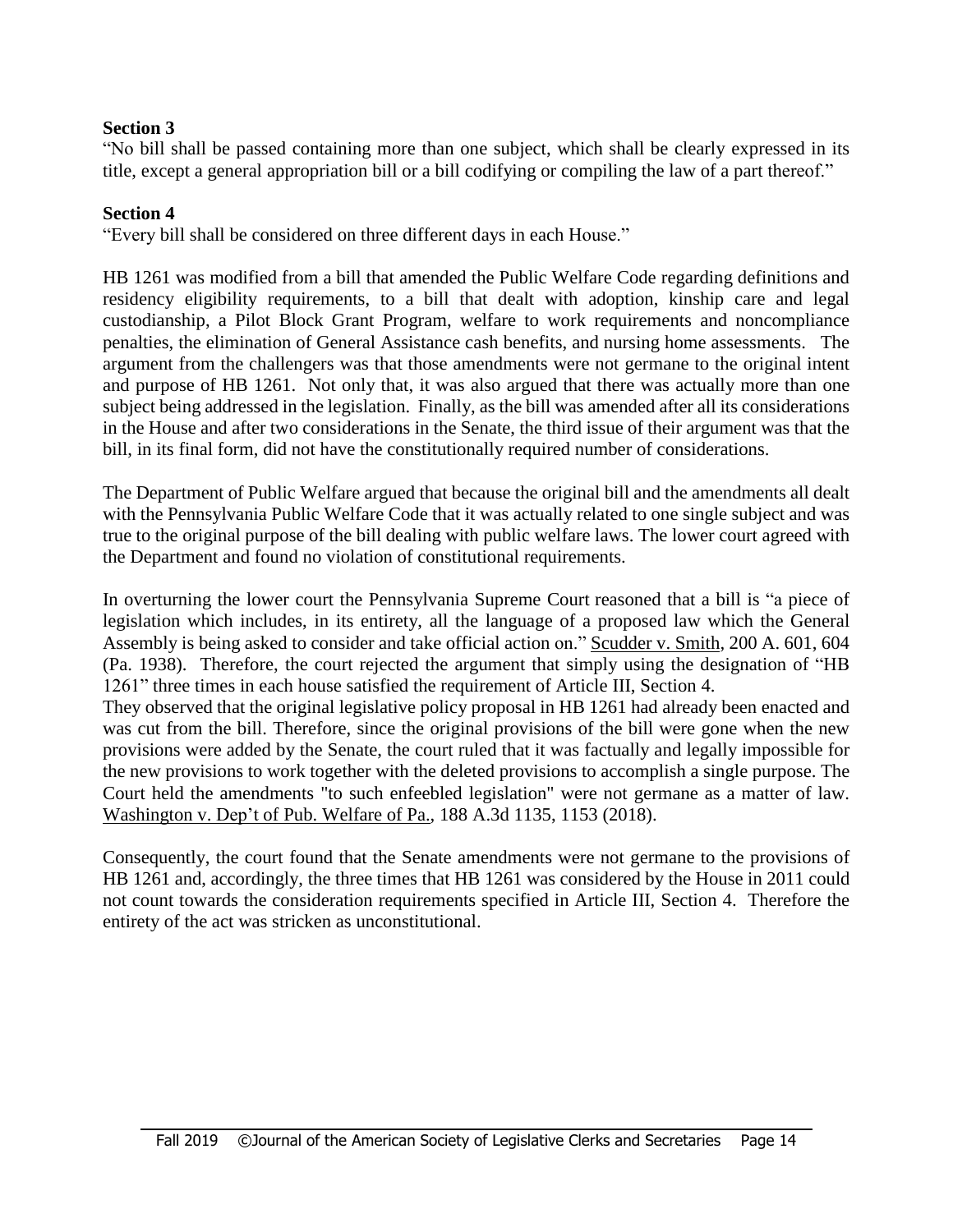#### **PROFESSIONAL JOURNAL INDEX 1995 – 2019**

### **Administration**

| Fall   | 1997  | Boulter, David E. | Strategic Planning and Performance Budgeting: A New<br>Approach to Managing Maine State Government |
|--------|-------|-------------------|----------------------------------------------------------------------------------------------------|
| Spring | 2001  | Carey, Patti B.   | Understanding the Four Generations in Today's Workplace                                            |
| Spring | 2006  | Hedrick, JoAnn    | Passage of Bills and Budgets in the United States System –<br>A Small State's Perspective          |
| Spring | 2001  | Henderson, Dave   | Personnel Policies in the Legislative Environment                                                  |
| Summer | 2000  | Jones, Janet E.   | RFP: A Mission Not Impossible                                                                      |
| Spring | 1998. | Larson, David     | Legislative Oversight of Information Systems                                                       |
| Fall   | 2008  | Leete and Maser   | Helping Legislators Legislate                                                                      |
| Fall   | 2015  | Perry, Jarad      | <b>Strategic Planning with Term Limits</b>                                                         |
| Fall   | 1995  | Rudnicki, Barbara | Criticism                                                                                          |

## **ASLCS**

| Summer | 2000 Burdick, Edward A. | A History of ASLCS |
|--------|-------------------------|--------------------|
|        |                         |                    |

#### **Case Studies**

| Fall   | 2009 | Arp, Don, Jr.       | "An institutional ability to evaluate our own programs":<br>The Concept of Legislative Oversight and the History of<br>Performance Auditing in Nebraska, 1974-2009 |
|--------|------|---------------------|--------------------------------------------------------------------------------------------------------------------------------------------------------------------|
| Fall   | 2003 | Bailey, Mathew S.   | The Will of the People: Arizona's Legislative Process                                                                                                              |
| Summer | 2000 | Clemens and Schuler | The Ohio Joint Select Committee Process                                                                                                                            |
| Fall   | 2006 | Clemens, Laura      | Ohio Case Regarding Open Meetings and Legislative<br><b>Committees</b>                                                                                             |
| Spring | 2010 | Colvin, Ashley      | Public-Private Partnerships: Legislative Oversight of<br><b>Information and Technology</b>                                                                         |
| Fall   | 2003 | Cosgrove, Thomas J. | First-Term Speakers in a Divided Government                                                                                                                        |
| Fall   | 2005 | Garrett, John       | The Balance Between Video Conferencing by the Virginia<br>General Assembly and Requirements of Virginia's Freedom<br>of Information Act                            |
| Spring | 1996 | Dwyer, John F.      | Iowa Senate's Management of Its Telephone Records Is<br><b>Upheld by State Supreme Court</b>                                                                       |
| Fall   | 2003 | Gray, LaToya        | Virginia's Judicial Selection Process                                                                                                                              |
| Fall   | 2015 | Hedges, Jeff        | Impeachment Procedure in the Texas Legislature                                                                                                                     |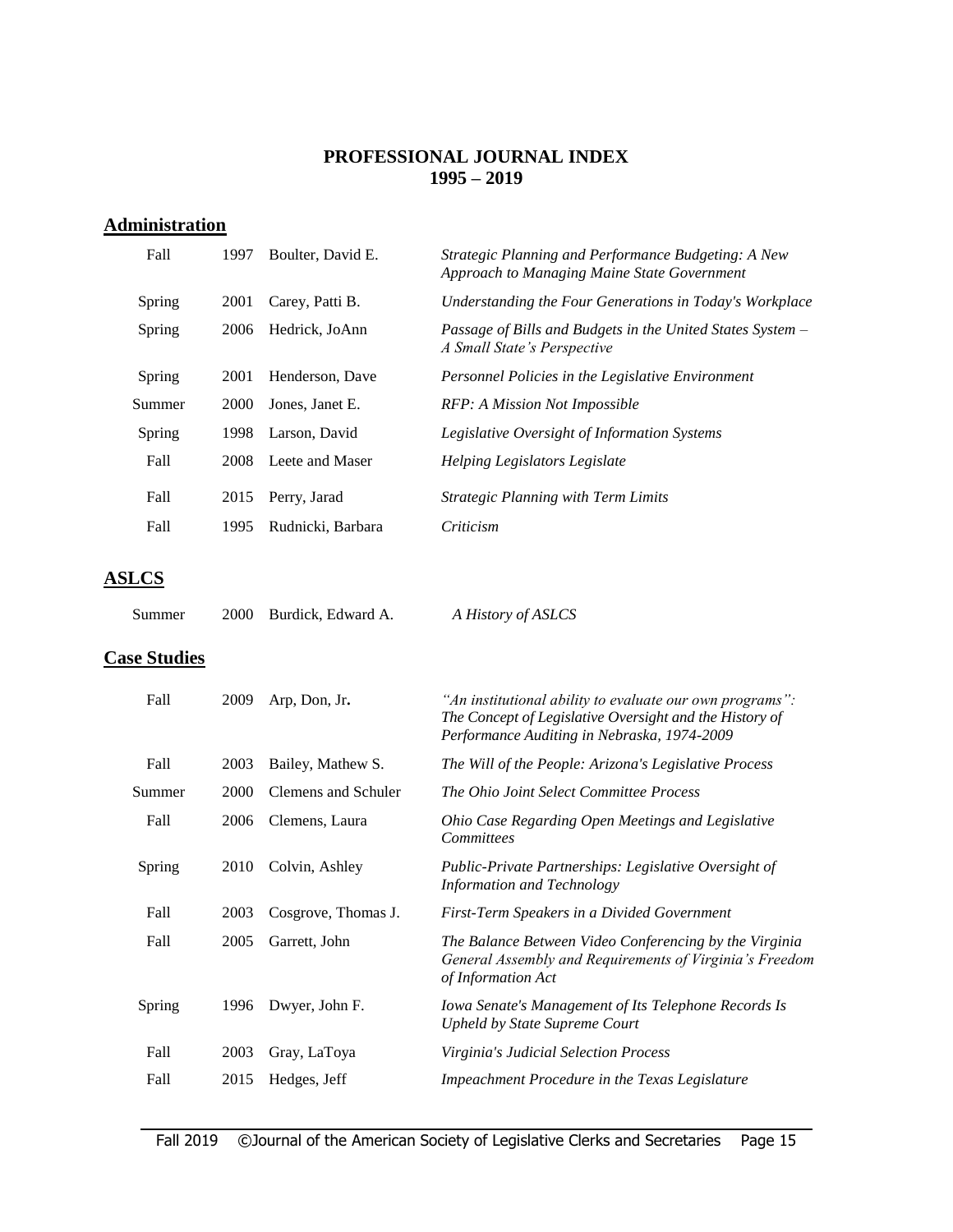| Spring | 2003 | Howe, Jerry          | Judicial Selection: An Important Process                                                                                                                               |
|--------|------|----------------------|------------------------------------------------------------------------------------------------------------------------------------------------------------------------|
| Fall   | 2002 | Jamerson, Bruce F.   | Interpreting the Rules: Speaker's Resignation Challenges                                                                                                               |
| Fall   | 2007 | James, Steven T.     | Government by Consensus- Restrictions on Formal Business<br>in the Massachusetts Legislature Inspire Innovative Ways<br>to Govern                                      |
| Fall   | 2003 | Morales, Michelle    | I Will Survive: One Bill's Journey Through the Arizona<br>Legislature                                                                                                  |
| Fall   | 1995 | Phelps, John B.      | Publishing Procedural Rulings in the Florida House of<br>Representatives                                                                                               |
| Fall   | 2006 | Phelps, John B.      | Florida Association of Professional Lobbyists, Inc. et. al. v.<br>Division of Legislative Information Services of the Florida<br>Office of Legislative Services et. al |
| Spring | 2008 | Regan, Patrick       | The True Force of Guidance Documents in Virginia's<br><b>Administrative Agencies</b>                                                                                   |
| Spring | 2009 | Rosenberg, David A.  | Irony, Insanity, and Chaos                                                                                                                                             |
| Fall   | 2019 | Sekerak, Tim, et al. | Recent Developments in the Law of Lawmaking                                                                                                                            |
| Fall   | 2016 | Smith, Paul C.       | Hütchenspiel: Decorum in the Legislature                                                                                                                               |
| Fall   | 2006 | Speer, Alfred W.     | The Establishment Clause & Legislative Session Prayer                                                                                                                  |
| Fall   | 2001 | Tedcastle, Tom       | High Noon at the Tallahassee Corral                                                                                                                                    |
| Spring | 1998 | Todd, Tom            | Nebraska's Unicameral Legislature: A Description and Some<br>Comparisons with Minnesota's Bicameral Legislature                                                        |
| Fall   | 2006 | Wattson, Peter S.    | Judging Qualifications of a Legislator                                                                                                                                 |
|        |      |                      |                                                                                                                                                                        |

# **Historic Preservation**

| Fall          |      | 1995 Mauzy, David B.     | Restoration of the Texas Capitol                                                                                          |
|---------------|------|--------------------------|---------------------------------------------------------------------------------------------------------------------------|
| Fall          |      | 2016 Trout, Stran et al. | The Lost Parliamentary Writings of Thomas Jefferson from the<br>Special Collections Library of the University of Virginia |
| Fall          | 2001 | Wootton. James E.        | Preservation and Progress at the Virginia State Capitol                                                                   |
| <b>Spring</b> | 2008 | Wootton, James E.        | Restoring Jefferson's Temple to Democracy                                                                                 |

# **International**

| Fall | 2018 Isles, Beverley | The Career Management Structure for Procedural Clerks at the |
|------|----------------------|--------------------------------------------------------------|
|      |                      | House of Commons of Canada                                   |
| Fall | 2018 Gonye, Leslie   | Dealing with Members' Expectations                           |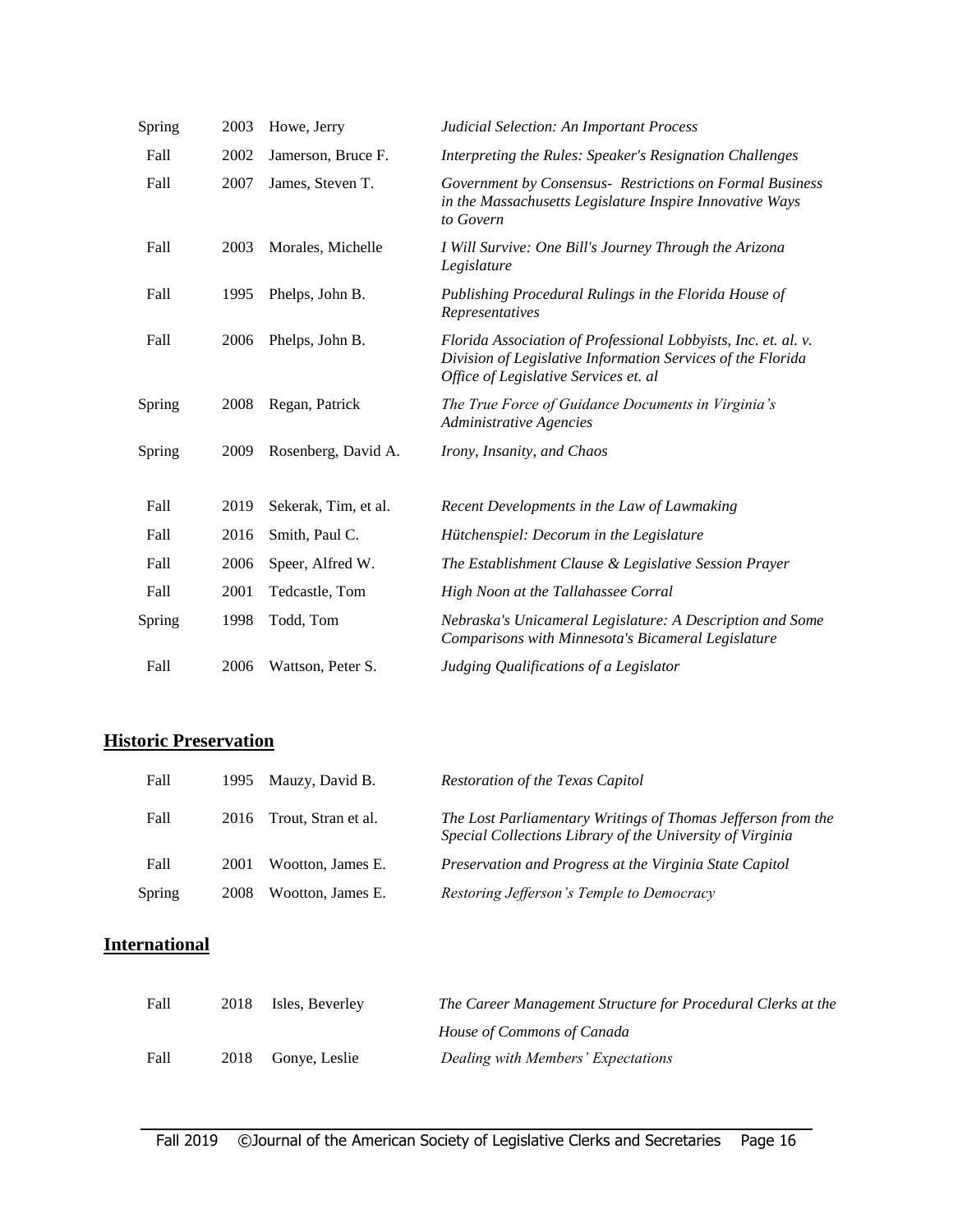| Fall   | 2000        | Grove, Russell D.    | The Role of the Clerk in an Australian State Legislature                                                                                |
|--------|-------------|----------------------|-----------------------------------------------------------------------------------------------------------------------------------------|
| Fall   | 2010        | Grove, Russell D.    | How Do They Do It?<br>Comparative International Legislative Practices                                                                   |
| Fall   | <b>2000</b> | Law, K.S.            | The Role of the Clerk to the Legislative Council of the Hong<br>Kong Special Administrative Region of the People's Republic<br>of China |
| Spring | 2004        | MacMinn, E. George   | The Westminster System – Does It Work in Canada?                                                                                        |
| Spring | 2006        | Phelps, John B.      | A Consultancy in Iraq                                                                                                                   |
| Fall   | <b>2000</b> | Pretorius, Pieter    | The Role of the Secretary of a South African Provincial<br>Legislature                                                                  |
| Spring | 2002        | Schneider, Donald J. | <b>Emerging Democracies</b>                                                                                                             |

#### **Miscellaneous**

| Summer         | 1999 | Arinder, Max K.       | Planning and Designing Legislatures of the Future                                                                                            |
|----------------|------|-----------------------|----------------------------------------------------------------------------------------------------------------------------------------------|
| Fall           | 2000 | Arinder, Max K.       | Back to the Future: Final Report on Planning and Designing<br>Legislatures of the Future                                                     |
| Fall           | 2013 | Crumbliss, D. Adam    | The Gergen Proposition: Initiating a Review of State Legislatures<br>to Determine Their Readiness to Lead America in the 21st Century        |
| Winter         | 2000 | Drage, Jennifer       | Initiative, Referendum, and Recall: The Process                                                                                              |
| Fall           | 2005 | Hodson, Tim           | <b>Judging Legislatures</b>                                                                                                                  |
| Fall           | 2010 | Maddrea, Scott        | Tragedy in Richmond                                                                                                                          |
| Fall           | 2006 | Miller, Steve         | Where is the Avant-Garde in Parliamentary Procedure?                                                                                         |
| Spring         | 1996 | O'Donnell, Patrick J. | A Unicameral Legislature                                                                                                                     |
| Spring         | 1998 | Pound, William T.     | The Evolution of Legislative Institutions: An Examination of<br>Recent Developments in State Legislatures and NCSL                           |
| Fall           | 2009 | Robert, Charles       | <b>Book Review of</b><br>Democracy's Privileged Few: Legislative Privilege and<br>Democratic Norms in the British and American Constitutions |
| Fall           | 2000 | Rosenthal, Alan       | A New Perspective on Representative Democracy: What<br>Legislatures Have to Do                                                               |
| Fall           | 1995 | Snow, Willis P.       | Democracy as a Decision-Making Process: A Historical<br>Perspective                                                                          |
| Fall           | 2014 | Ward, Bob             | Lessons from Abroad                                                                                                                          |
| <b>Process</b> |      |                       |                                                                                                                                              |
| Spring         | 2010 | Austin, Robert J.     | Too Much Work, Not Enough Time: A Virginia Case Study in<br>Improving the Legislative Process                                                |
| Fall           | 1996 | Burdick, Edward A.    | Committee of the Whole: What Role Does It Play in Today's<br><b>State Legislatures?</b>                                                      |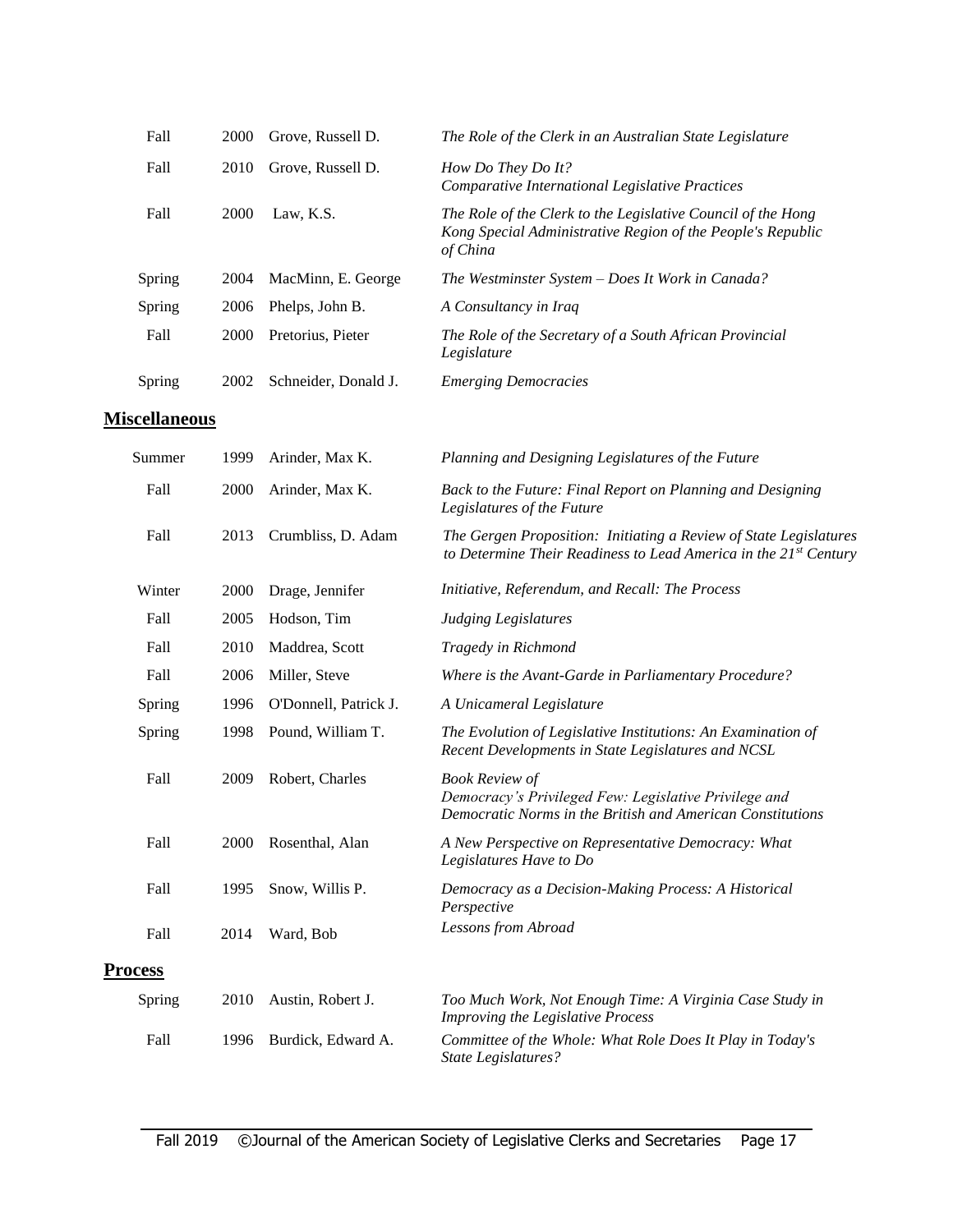| Fall   | 2017 | Champagne, Richard   | Organizing the Wisconsin State Assembly: The Role of Memoranda<br>of Understanding                                                                                                                                                                                    |
|--------|------|----------------------|-----------------------------------------------------------------------------------------------------------------------------------------------------------------------------------------------------------------------------------------------------------------------|
| Spring | 2003 | Clapper, Thomas      | How State Legislatures Communicate with the Federal<br>Government                                                                                                                                                                                                     |
| Spring | 2008 | Clemens, Laura       | Ohio's Constitutional Showdown                                                                                                                                                                                                                                        |
| Fall   | 2006 | Clift, Claire J.     | Reflections on the Impeachment of a State Officer                                                                                                                                                                                                                     |
| Fall   | 2008 | Clift, Claire J.     | <b>Three Minutes</b>                                                                                                                                                                                                                                                  |
| Spring | 2004 | Dunlap, Matthew      | My Roommate Has a Mohawk and a Spike Collar: Legislative<br>Procedure in the Age of Term Limits                                                                                                                                                                       |
| Winter | 2000 | Edwards, Virginia A. | A History of Prefiling in Virginia                                                                                                                                                                                                                                    |
| Spring | 2002 | Erickson and Barilla | Legislative Powers to Amend a State Constitution                                                                                                                                                                                                                      |
| Spring | 2001 | Erickson and Brown   | Sources of Parliamentary Procedure: A New Precedence<br>for Legislatures                                                                                                                                                                                              |
| Summer | 1999 | Erickson, Brenda     | Remote Voting in Legislatures                                                                                                                                                                                                                                         |
| Fall   | 2013 | Gehring, Matt        | Amending the State Constitution in Minnesota: An Overview<br>of the Constitutional Process                                                                                                                                                                            |
| Fall   | 2010 | Gieser, Tisha        | Conducting Special Session Outside of the State Capital                                                                                                                                                                                                               |
| Spring | 2004 | James, Steven T.     | The Power of the Executive vs. Legislature $-$ Court Cases and<br><b>Parliamentary Procedure</b>                                                                                                                                                                      |
| Spring | 1997 | Jones, Jerry G.      | Legislative Powers and Rules of Procedure: Brinkhaus v. Senate<br>of the State of Louisiana                                                                                                                                                                           |
| Spring | 1998 | King, Betty          | Making Tradition Relevant: A History of the Mason's Manual<br>of Legislative Procedure Revision Commission                                                                                                                                                            |
| Spring | 2010 | Kintsel, Joel G.     | Adoption of Procedural Rules by the Oklahoma House of<br>Representatives: An Examination of the Historical Origins and<br>Practical Methodology Associated with the Constitutional Right of<br>American Legislative Bodies to Adopt Rules of Legislative<br>Procedure |
| Fall   | 2002 | Maddrea, B. Scott    | Committee Restructuring Brings Positive Changes to the<br>Virginia House                                                                                                                                                                                              |
| Spring | 2009 | Marchant, Robert J.  | Legislative Rules and Operations: In Support of a Principled<br>Legislative Process                                                                                                                                                                                   |
| Fall   | 2016 | Mason, Paul          | <b>Parliamentary Procedure</b>                                                                                                                                                                                                                                        |
| Fall   | 1997 | Mayo, Joseph W.      | Rules Reform                                                                                                                                                                                                                                                          |
| Spring | 2011 | McComlossy, Megan    | Ethics Commissions: Representing the Public Interest                                                                                                                                                                                                                  |
| Fall   | 2014 | Miller, Ryan         | Voice Voting in the Wisconsin Legislature                                                                                                                                                                                                                             |
| Spring | 2002 | Mina, Eli            | <b>Rules of Order versus Principles</b>                                                                                                                                                                                                                               |
| Spring | 2011 | Morgan, Jon C.       | Cloture: Its Inception and Usage in the Alabama Senate                                                                                                                                                                                                                |
| Fall   | 2008 | Pidgeon, Norman      | Removal by Address in Massachusetts and the Action of the<br>Legislature on the Petition for the Removal of Mr. Justice Pierce                                                                                                                                        |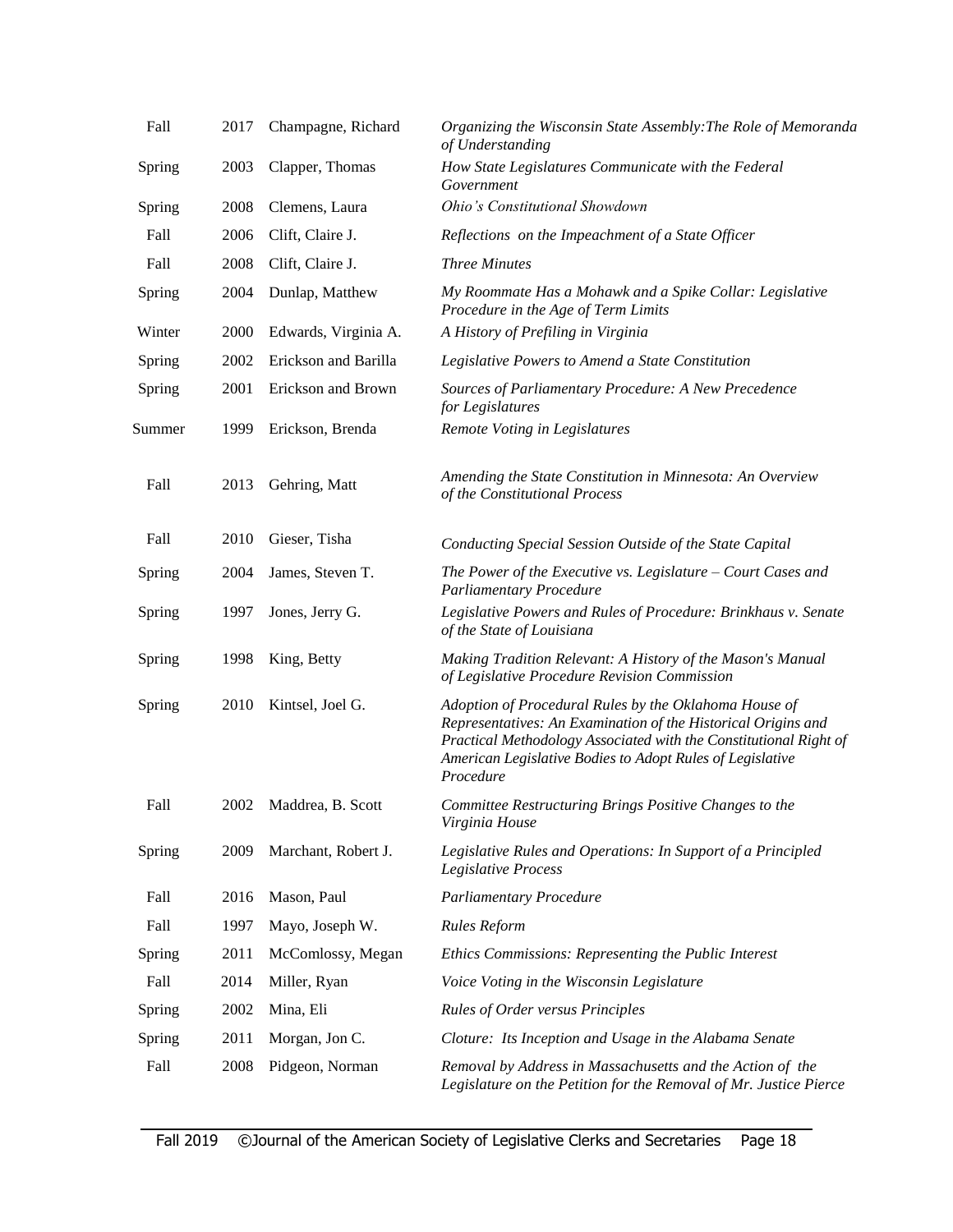| Fall | 2007 Robert and Armitage | Perjury, Contempt and Privilege–Oh My! Coercive Powers of |
|------|--------------------------|-----------------------------------------------------------|
|      |                          | <b>Parliamentary Committees</b>                           |
| Fall | 2017 Silvia, Eric S.     | Legislative Immunity                                      |

| Fall   |      | 2015 Smith, Paul C. | Wielding the Gavel: The 2014 NH House Speaker's Race               |
|--------|------|---------------------|--------------------------------------------------------------------|
| Spring | 2003 | Tucker, Harvey J.   | Legislative Logjams Reconsidered                                   |
| Fall   | 2005 | Tucker, Harvey J.   | The Use of Consent Calendars In American State Legislatures        |
| Summer | 2000 | Vaive, Robert       | Comparing the Parliamentary System and the Congressional<br>System |
| Fall   | 2001 | Whelan, John T.     | A New Majority Takes Its Turn At Improving the Process             |

#### **Staff**

| Spring | 2001 | Barish, Larry          | LSMI: A Unique Resource for State Legislatures                                                                                                                                |
|--------|------|------------------------|-------------------------------------------------------------------------------------------------------------------------------------------------------------------------------|
| Fall   | 2001 | Best, Judi             | Legislative Internships: A Partnership with Higher Education                                                                                                                  |
| Spring | 1996 | Brown, Douglas G.      | The Attorney-Client Relationship and Legislative Lawyers: The<br>State Legislature as Organizational Client                                                                   |
| Fall   | 2002 | Gallagher and Aro      | Avoiding Employment-Related Liabilities: Ten Tips from the<br><b>Front Lines</b>                                                                                              |
| Spring | 2011 | Galvin, Nicholas       | Life Through the Eyes of a Senate Intern                                                                                                                                      |
| Spring | 2003 | Geiger, Andrew         | Performance Evaluations for Legislative Staff                                                                                                                                 |
| Spring | 1997 | Gumm, Jay Paul         | Tap Dancing in a Minefield: Legislative Staff and the Press                                                                                                                   |
| Fall   | 1997 | Miller, Stephen R.     | Lexicon of Reporting Objectives for Legislative Oversight                                                                                                                     |
| Fall   | 2014 | Norelli, Terie         | <b>Building Relationships through NCSL</b>                                                                                                                                    |
| Winter | 2000 | Phelps, John B.        | Legislative Staff: Toward a New Professional Role                                                                                                                             |
| Spring | 2004 | Phelps, John B.        | Notes on the Early History of the Office of Legislative Clerk                                                                                                                 |
| Winter | 2000 | Swords, Susan          | NCSL's Newest Staff Section: "LINCS" Communications<br>Professionals                                                                                                          |
| Fall   | 1996 | Turcotte, John         | <b>Effective Legislative Presentations</b>                                                                                                                                    |
| Fall   | 2005 | VanLandingham, Gary R. | When the Equilibrium Breaks, the Staffing Will Fall $-$ Effects of<br>Changes in Party Control of State Legislatures and Imposition of<br>Term Limits on Legislative Staffing |

# **Technology**

| Spring | 1996 Behnk. William E.   | California Assembly Installs Laptops for Floor Sessions |
|--------|--------------------------|---------------------------------------------------------|
| Spring | 1997 Brown and Ziems     | Chamber Automation in the Nebraska Legislature          |
| Fall   | 2008 Coggins, Timothy L. | Virginia Law: It's Online, But Should You Use It?       |